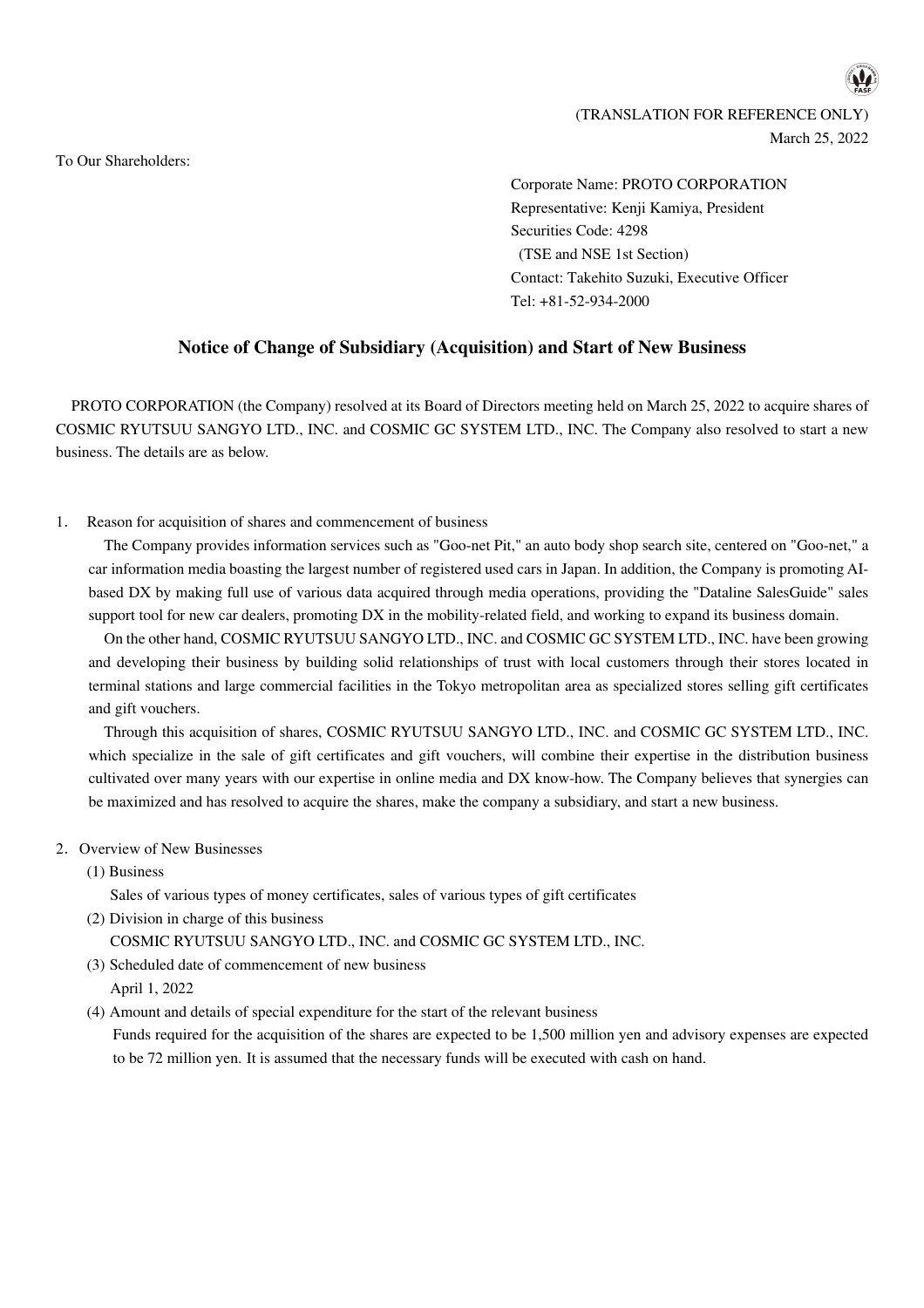# 3. Overview of Acquired Subsidiary

| (1)                        | Company name                                                                                                  | COSMIC RYUTSUU SANGYO LTD., INC.                                |                |                             |                             |
|----------------------------|---------------------------------------------------------------------------------------------------------------|-----------------------------------------------------------------|----------------|-----------------------------|-----------------------------|
| (2)                        | Head office location                                                                                          | 5-1 Sakaecho, Kanagawa-ku, Yokohama, Kanagawa 221-0052, Japan   |                |                             |                             |
| (3)                        | Name and title of<br>representative                                                                           | Takahiro Doi, Representative Director                           |                |                             |                             |
| (4)                        | <b>Business areas</b>                                                                                         | Operation of stores and websites selling discount tickets, etc. |                |                             |                             |
| (5)                        | Amount of capital                                                                                             | 30 million yen                                                  |                |                             |                             |
| (6)                        | Date of establishment                                                                                         | December, 1986                                                  |                |                             |                             |
| (7)                        | Major shareholders and<br>shareholding ratio                                                                  | 100.0%<br>Adventure, Inc.                                       |                |                             |                             |
|                            | Relationship between the<br>Company and COSMIC<br>RYUTSUU SANGYO LTD.,<br>INC.                                | <b>Capital Ties</b>                                             | Not applicable |                             |                             |
| (8)                        |                                                                                                               | Personal<br>Relationships                                       | Not applicable |                             |                             |
|                            |                                                                                                               | Trade<br>Relationships                                          | Not applicable |                             |                             |
|                            |                                                                                                               | Relevance to<br>Concerned<br>Parties                            | Not applicable |                             |                             |
| (9)                        | Business performance and financial situation of COSMIC RYUTSUU SANGYO LTD., INC. over the last three<br>years |                                                                 |                |                             |                             |
|                            |                                                                                                               |                                                                 |                |                             | (Millions of yen)           |
|                            |                                                                                                               | Year ended June 30,<br>2019                                     |                | Year ended June 30,<br>2020 | Year ended June 30,<br>2021 |
|                            | Net assets                                                                                                    |                                                                 | 230            | 245                         | 279                         |
| Total assets               |                                                                                                               | 2,179                                                           |                | 2,140                       | 1,965                       |
| Net assets per share (yen) |                                                                                                               | 384,870.30                                                      |                | 408,886.67                  | 465,958.67                  |
|                            | Sales                                                                                                         | 23,200                                                          |                | 21,818                      | 23,780                      |
|                            | Operating income                                                                                              | 192                                                             |                | 11                          | 33                          |
| Ordinary income            |                                                                                                               | 188                                                             |                | 22                          | 41                          |
|                            | Net income                                                                                                    | 114                                                             |                | 14                          | 33                          |
| Net income per share (yen) |                                                                                                               | 191,431.78                                                      |                | 24,669.07                   | 56,466.45                   |
| Dividends per share (yen)  |                                                                                                               |                                                                 |                |                             |                             |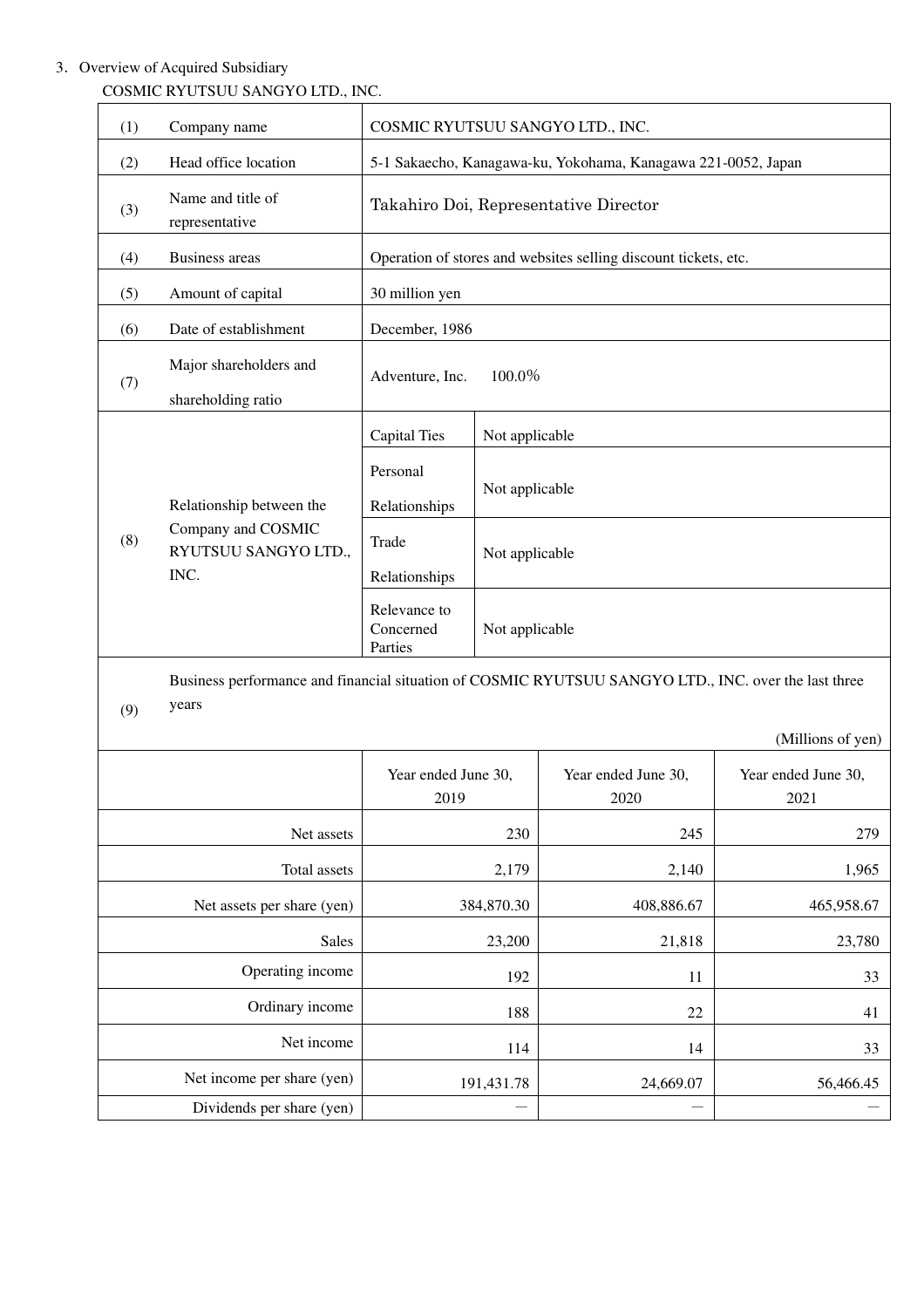| (1) | Company name                                                                                          | COSMIC GC SYSTEM LTD., INC.                                      |                |                             |                             |
|-----|-------------------------------------------------------------------------------------------------------|------------------------------------------------------------------|----------------|-----------------------------|-----------------------------|
| (2) | Head office location                                                                                  | 5-1 Sakaecho, Kanagawa-ku, Yokohama, Kanagawa 221-0052, Japan    |                |                             |                             |
| (3) | Name and title of<br>representative                                                                   | Seiichiro Hirukawa, Representative Director                      |                |                             |                             |
| (4) | <b>Business</b> areas                                                                                 | Operation of stores and websites selling gift certificates, etc. |                |                             |                             |
| (5) | Amount of capital                                                                                     | 10 million yen                                                   |                |                             |                             |
| (6) | Date of establishment                                                                                 | January, 2001                                                    |                |                             |                             |
| (7) | Major shareholders and<br>shareholding ratio                                                          | 100.0%<br>Adventure, Inc.                                        |                |                             |                             |
|     |                                                                                                       | <b>Capital Ties</b>                                              | Not applicable |                             |                             |
| (8) | Relationship between the<br>Company and COSMIC GC<br>SYSTEM LTD., INC.                                | Personal<br>Relationships                                        | Not applicable |                             |                             |
|     |                                                                                                       | Trade<br>Relationships                                           | Not applicable |                             |                             |
|     |                                                                                                       | Relevance to<br>Concerned<br>Not applicable<br>Parties           |                |                             |                             |
|     | Business performance and financial situation of COSMIC GC SYSTEM LTD., INC. over the last three years |                                                                  |                |                             |                             |
| (9) |                                                                                                       |                                                                  |                |                             | (Millions of yen)           |
|     |                                                                                                       | Year ended June 30,<br>2019                                      |                | Year ended June 30,<br>2020 | Year ended June 30,<br>2021 |
|     | Net assets                                                                                            |                                                                  | (7)            | (9)                         | 44                          |
|     | Total assets                                                                                          |                                                                  | 188            | 234                         | 260                         |
|     | Net assets per share (yen)                                                                            | (37, 785.20)                                                     |                | (47, 237.74)                | 220,773.20                  |
|     | Sales                                                                                                 | 6,853                                                            |                | 6,670                       | 14,077                      |
|     | Operating income                                                                                      | (13)                                                             |                | (3)                         | 72                          |
|     | Ordinary income                                                                                       |                                                                  | (11)           | (1)                         | 74                          |
|     | Net income                                                                                            |                                                                  | (11)           | (1)                         | 53                          |
|     | Net income per share (yen)                                                                            |                                                                  | (57, 507.22)   | (9,452.54)                  | 268,010.94                  |
|     | Dividends per share (yen)                                                                             |                                                                  |                |                             |                             |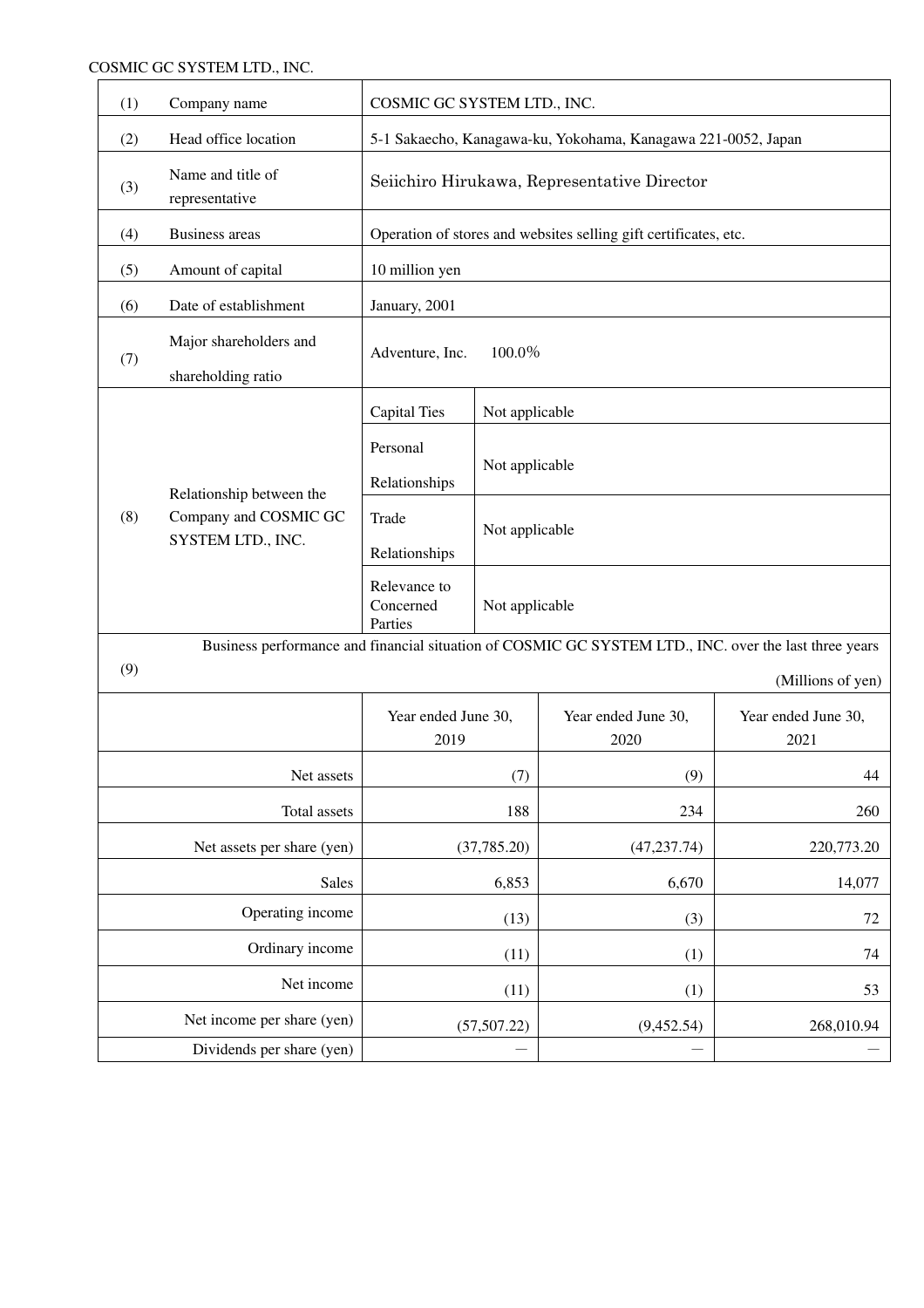## 4.Overview of Stock Acquisition Partner (As of June 30, 2021)

| (1)  | Company name                                                        | Adventure, Inc.                                                                                                 |  |  |
|------|---------------------------------------------------------------------|-----------------------------------------------------------------------------------------------------------------|--|--|
| (2)  | Head office location                                                | 24F Yebisu Garden Place Tower, 4-20-3 Ebisu, Shibuya Ward, Tokyo, 150-6024<br>Japan                             |  |  |
| (3)  | of<br>title<br>Name<br>and<br>representative                        | Shunichi Nakamura, Representative Director                                                                      |  |  |
| (4)  | Business areas                                                      | Consumer Business (Operation of air ticket sales website "skyticket")                                           |  |  |
| (5)  | Amount of capital<br>(As of December 31,2021)                       | 3,281 million yen                                                                                               |  |  |
| (6)  | Date of establishment                                               | 21 December, 2006                                                                                               |  |  |
| (7)  | Net assets                                                          | 1,676 million yen                                                                                               |  |  |
| (8)  | Total assets                                                        | 8,523 million yen                                                                                               |  |  |
|      | Major shareholders and                                              | Shunichi Nakamura<br>61.13%                                                                                     |  |  |
| (9)  | shareholding ratio<br>(As of December $31,2021$ )                   | NOMURA PB NOMINEES LIMITED OMNIBUS-MARGIN (CASHPB)<br>3.31%<br>BNY GCM CLIENT ACCOUNT JPRD AC ISG (FE-AC) 3.31% |  |  |
|      |                                                                     | Capital Ties<br>Not applicable                                                                                  |  |  |
|      |                                                                     | Personal<br>Not applicable<br>Relationships                                                                     |  |  |
| (10) | Relationship<br>between<br>the<br>Company<br>and Adventure,<br>Inc. | Trade<br>Not applicable<br>Relationships                                                                        |  |  |
|      |                                                                     | Relevance<br>to<br>Not applicable<br>Concerned<br>Parties                                                       |  |  |

5.Number of shares acquired, value of acquisition, and status of stock ownership before and after acquisition COSMIC RYUTSUU SANGYO LTD., INC.

|                                  | 0 shares                                          |                   |  |  |
|----------------------------------|---------------------------------------------------|-------------------|--|--|
| (1) Number of shares held before | (Number of voting rights: 0)                      |                   |  |  |
| transfer                         | (Ownership percentage: 0%)                        |                   |  |  |
|                                  | 600 shares                                        |                   |  |  |
| (2) Number of shares acquired    | (Number of voting rights: 600)                    |                   |  |  |
|                                  | Common shares of COSMIC RYUTSUU SANGYO LTD., INC. |                   |  |  |
|                                  |                                                   | 1,449 million yen |  |  |
| (3) Acquisition value            | Advisory and other expenses (estimate)            | 69 million yen    |  |  |
|                                  | Total (estimate)                                  | 1,519 million yen |  |  |
| Number of shares held after      | 600 shares                                        |                   |  |  |
| (4)<br>transfer                  | (Number of voting rights: 600)                    |                   |  |  |
|                                  | (Ownership percentage: 100%)                      |                   |  |  |

\*To ensure fairness and appropriateness, the acquisition price was determined through discussions with the counterparty of the share acquisition based on the results of calculations by a third-party institution.